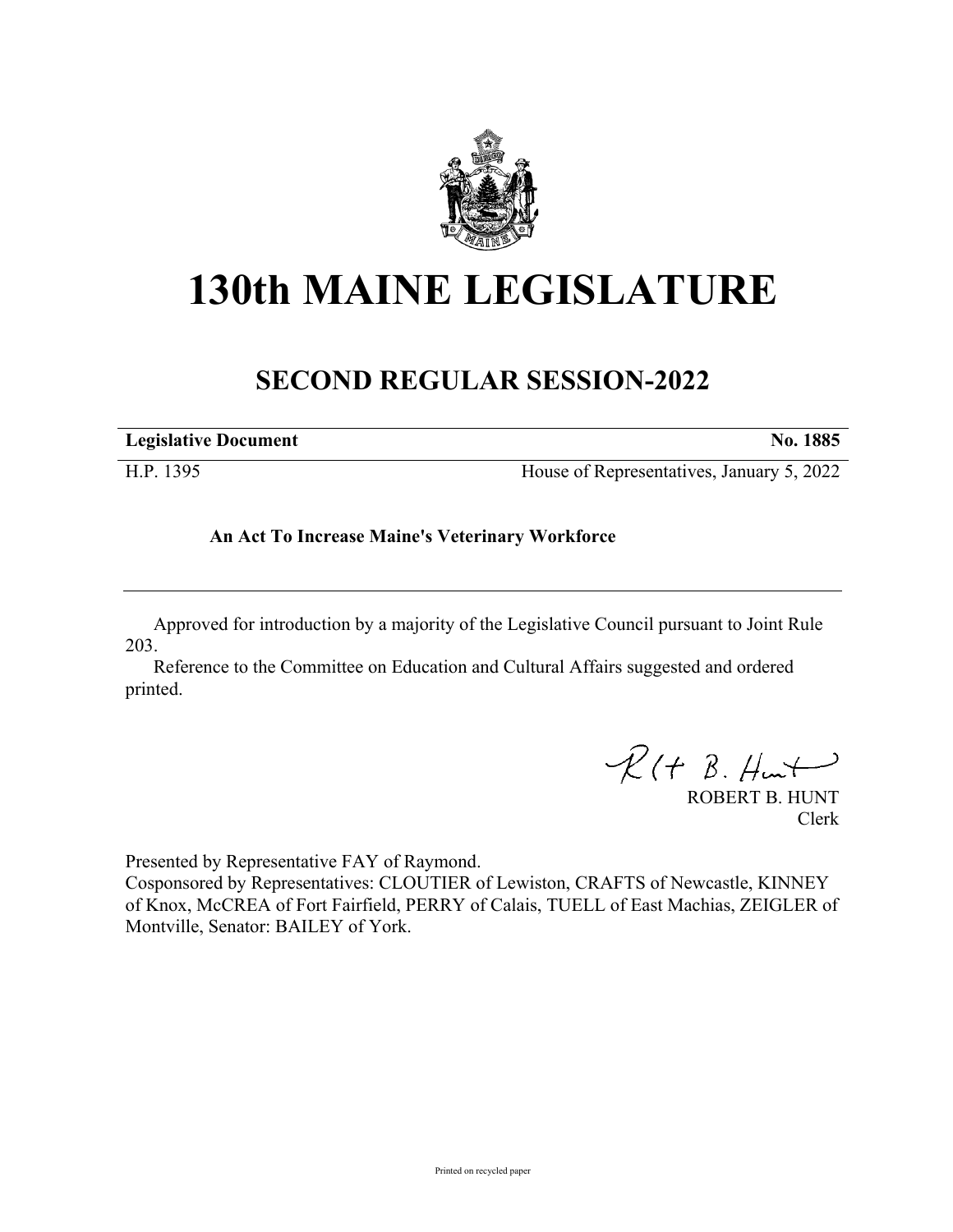| 1              | Be it enacted by the People of the State of Maine as follows:                                 |
|----------------|-----------------------------------------------------------------------------------------------|
| 2              | Sec. 1. 20-A MRSA §12121, sub-§3, as enacted by PL 2009, c. 488, §14 and                      |
| 3              | amended by PL 2011, c. 657, Pt. W, §6, is further amended to read:                            |
| $\overline{4}$ | 3. Insufficient veterinary services. "Insufficient veterinary services" means an              |
| 5              | insufficient number of practitioners of veterinary medicine in a veterinary specialty related |
| 6              | to livestock or emergency and critical care, as determined by the Commissioner of             |
| 7              | Agriculture, Conservation and Forestry.                                                       |
| 8              | Sec. 2. 20-A MRSA §12121, sub-§6 is enacted to read:                                          |
| 9              | 6. Underserved geographic region. "Underserved geographic region" means a                     |
| 10             | geographic region of the State in which there is an insufficient number of practitioners of   |
| 11             | veterinary medicine, as determined by the Commissioner of Agriculture, Conservation and       |
| 12             | Forestry.                                                                                     |
| 13             | Sec. 3. 20-A MRSA §12122, sub-§1, as enacted by PL 2009, c. 488, §14, is                      |
| 14             | amended to read:                                                                              |
| 15             | 1. Establishment. The Maine Veterinary Medicine Loan Program is established. The              |
| 16             | authority shall administer the program. Beginning January 1, 2011 and until December 31,      |
| 17             | 2022, the chief executive officer shall, as resources allow, award up to 2 loans annually up  |
| 18             | to an aggregate of 8. Beginning January 1, 2023, the chief executive officer shall, as        |
| 19             | resources allow, award up to 10 loans annually up to an aggregate of 40. Loans are            |
| 20             | available to Maine residents enrolled in a school of veterinary medicine.                     |
| 21             | <b>Sec. 4. 20-A MRSA §12122, sub-§3, ¶C, as enacted by PL 2009, c. 488, §14, is</b>           |
| 22             | amended to read:                                                                              |
| 23             | C. Demonstrates an interest in practicing in an area of the State with insufficient           |
| 24             | veterinary services or in an underserved geographic region.                                   |
| 25             | Sec. 5. 20-A MRSA §12122, sub-§4, as enacted by PL 2009, c. 488, §14, is                      |
| 26             | amended to read:                                                                              |
| 27             | <b>4. Maximum amount.</b> The maximum loan amount available under the program to              |
| 28             | each participant is \$25,000 \$50,000 per year for a period of up to 4 years.                 |
| 29             | Sec. 6. 20-A MRSA §12122, sub-§5, ¶A, as enacted by PL 2009, c. 488, §14, is                  |
| 30             | amended by amending subparagraph (2) to read:                                                 |
| 31             | (2) A loan recipient who, upon conclusion of the loan recipient's professional                |
| 32             | education, including any fellowships, elects to serve as a veterinarian in an area of         |
| 33             | the State with insufficient veterinary services or in an underserved geographic               |
| 34             | region is forgiven 25% of the original outstanding indebtedness for each year of              |
| 35             | that practice. A loan recipient who practices in an area of the State with insufficient       |
| 36             | veterinary services or in an underserved geographic region less than full time may            |
| 37             | receive prorated loan forgiveness. A loan recipient who is not practicing in an               |
| 38             | underserved geographic region and who devotes less than 50% of the recipient's                |
| 39             | practice to the care of livestock or to emergency and critical care may receive               |
| 40             | prorated loan forgiveness.                                                                    |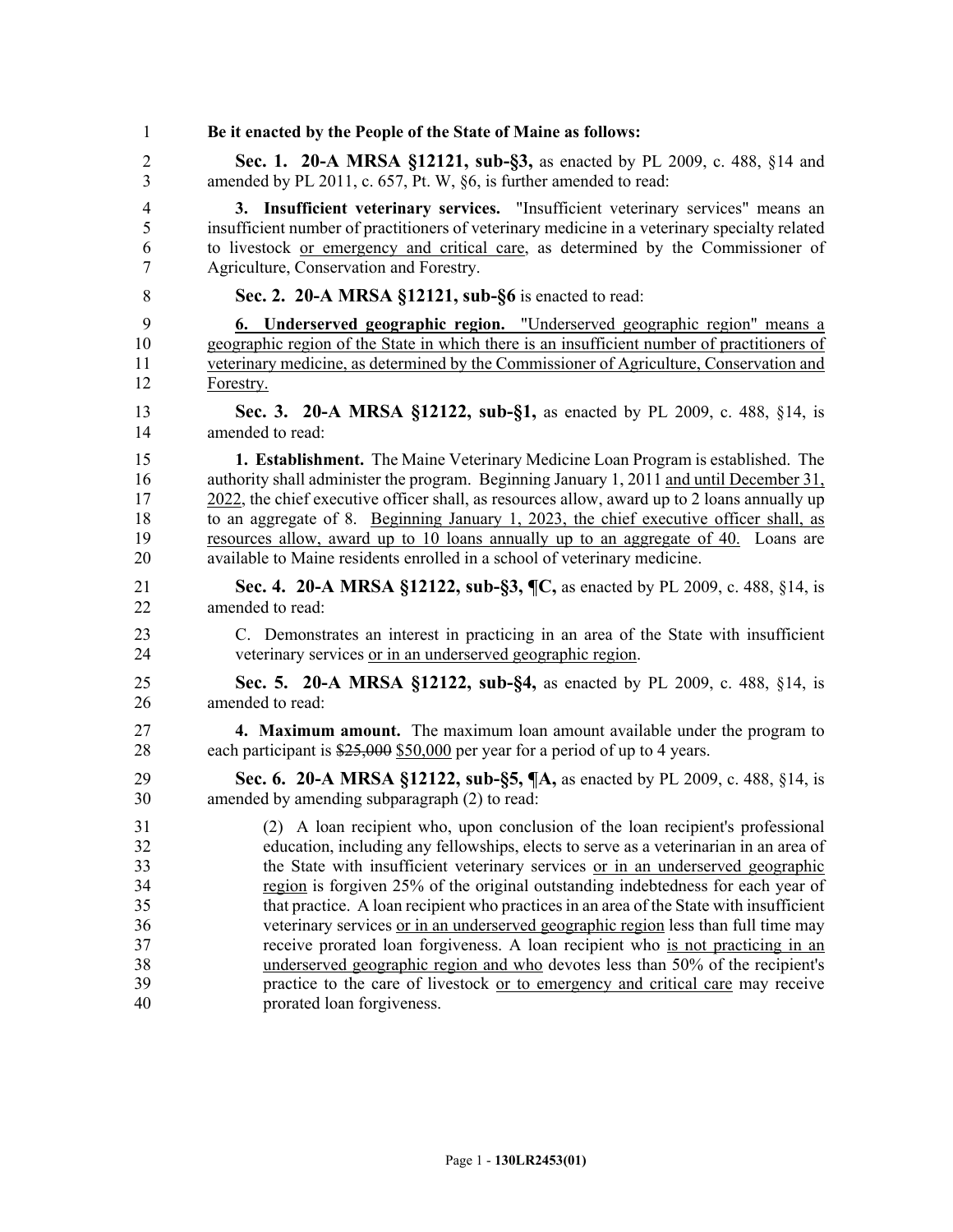- 1 **Sec. 7. 20-A MRSA §12122, sub-§5, ¶A,** as enacted by PL 2009, c. 488, §14, is 2 amended by amending subparagraph (3) to read: 3 (3) A loan recipient must make a commitment to undertake specific training, 4 including clinical experiences in livestock medicine or emergency and critical care 5 medicine. 6 **Sec. 8. 20-A MRSA §12122, sub-§5, ¶C,** as enacted by PL 2009, c. 488, §14 and 7 amended by PL 2011, c. 657, Pt. W, §5, is further amended to read: 8 C. A veterinarian requesting forgiveness or an interest rate benefit under this section 9 shall report annually to the Department of Agriculture, Conservation and Forestry on 10 the portion of the veterinarian's practice dedicated to livestock or emergency and 11 critical care and the geographic region served by the veterinarian's practice. 12 **Sec. 9. 20-A MRSA §12122, sub-§6,** as enacted by PL 2009, c. 488, §14, is 13 amended to read: 14 **6. Default.** A loan recipient under the program who agrees to practice in an area of 15 the State with insufficient veterinary services or in an underserved geographic region and 16 who fails to complete the period of service required to pay off the loan is liable to the 17 authority for an amount equal to the sum of the total amount paid by or on behalf of the 18 authority to or on behalf of the recipient under the agreement plus interest at a rate 19 determined by the authority. Credit for practicing in an area with insufficient veterinary 20 services or in an underserved geographic region is awarded for each consecutive 12-month 21 period served. Exceptions may be made by the authority in accordance with subsection 7. 22 **Sec. 10. 20-A MRSA §12123,** as enacted by PL 2009, c. 488, §14, is amended to 23 read: 24 **§12123. Selection committee for students of veterinary medicine** 25 The chief executive officer shall annually convene a selection committee of not fewer 26 than 3 members to advise the authority in developing application materials designed to 27 identify students likely to practice livestock veterinary medicine, emergency and critical 28 care veterinary medicine or in an underserved geographic region in the State and to make 29 recommendations to the authority regarding the priority of applicants for loans to students 30 of veterinary medicine. The selection committee must include the state veterinarian and a 31 representative of a statewide association of veterinarians. 32 **Sec. 11. 20-A MRSA §12124,** as enacted by PL 2009, c. 488, §14 and amended by 33 PL 2011, c. 657, Pt. W, §6, is further amended to read: 34 **§12124. Rules** 35 The authority shall establish rules necessary to implement this chapter. The 36 Commissioner of Agriculture, Conservation and Forestry shall adopt rules to establish 37 criteria for determining areas of insufficient veterinary services for livestock or emergency 38 and critical care, a definition definitions of "livestock" and "emergency and critical care," 39 criteria for determining underserved geographic regions and a method for determining the 40 **percent percentage of a practice that is devoted to livestock or emergency and critical care.** 41 Rules adopted pursuant to this section are routine technical rules as defined in Title 5,
- 42 chapter 375, subchapter 2-A.